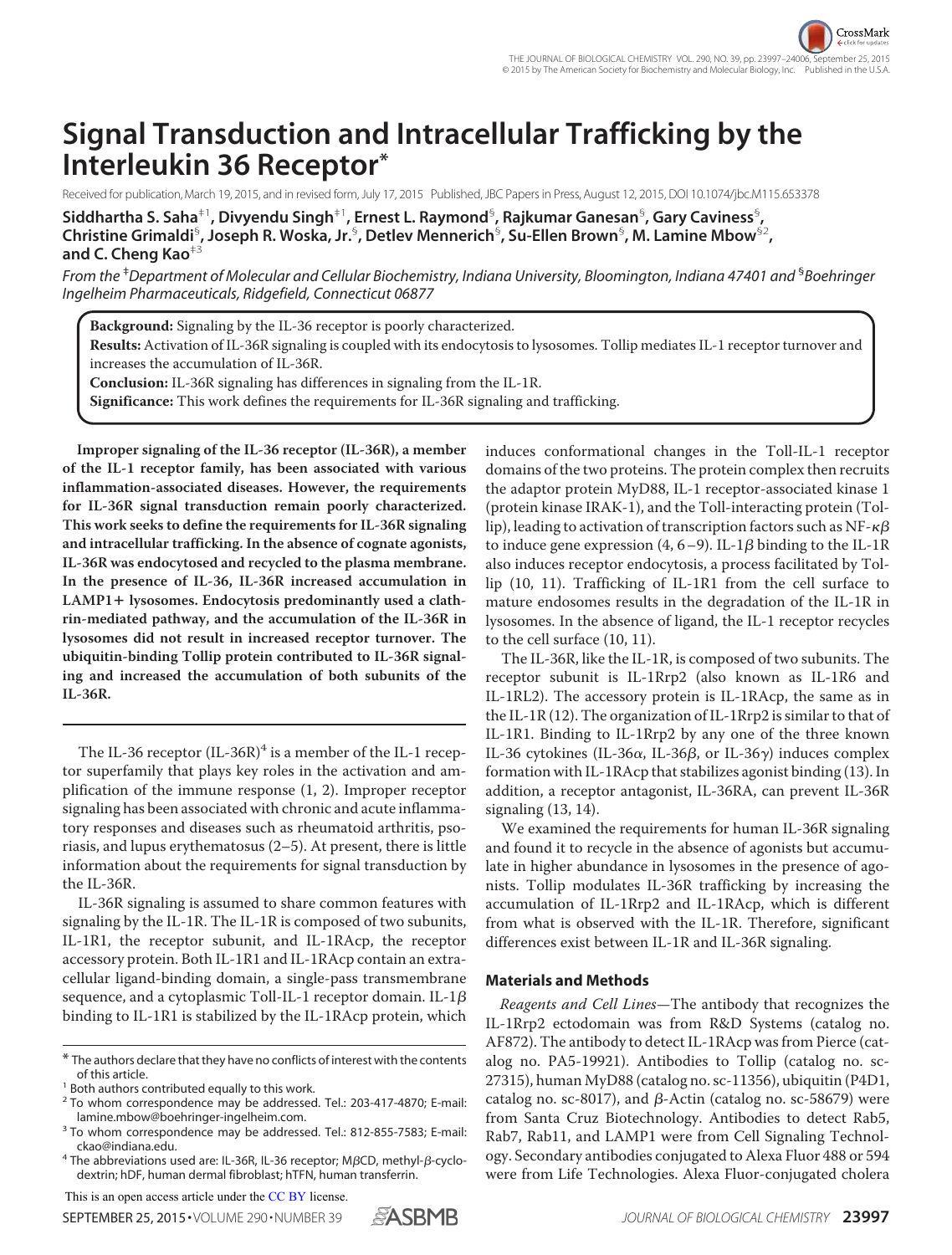toxin B subunit (catalog no. C-34777) and human transferrin (catalog no. T-13343) were from Life Technology. Human IL-36α (catalog no. 6995-IL/CF), IL-36β (catalog no. 6834-IL/ CF), IL-36 $\gamma$  (catalog no. 6835-ILC/CF), IL-36RA (catalog no. 1275-IL-025/CF), and IL-1 $\beta$  (catalog no. 201-LB-005/CF) were from R&D Systems.

The endocytosis inhibitors methyl- $\beta$ -cyclodextrin, chloropromazine, bafilomycin A1, and ammonium chloride were from Sigma-Aldrich and were dissolved in either water or dimethyl sulfoxide according to their solubility requirements. Poly(I:C) was from Amersham Biosciences (catalog no. 27- 4732-01), and LPS was from Sigma (catalog no. L3024).

Cells and Culture Media—NCI/ADR-RES (NCI) cells were cultured in RPMI medium + L-glutamine (Gibco, catalog no. 11875) and 10% fetal bovine serum. BEAS-2B cells were cultured in bronchial epithelial cell growth medium with its supplements (Lonza Inc. catalog no. CC-3170) as described in Singh et al. (15). Human dermal fibroblasts (catalog no. C-013- 5C) were from Life Technologies and grown in medium 106 (catalog no. M-106-500) with low serum growth supplement (catalog no. S-003-10), gentamicin (10 mg/ml), and amphotericin B (0.25 mg/ml) as described by Life Technology. All cells were grown in rat collagen type I-coated flasks (BD Biosciences, catalog no. 354236) and incubated at 37 °C and 5% CO<sub>2</sub>.

Construction of NCI-KO Cells—NCI cells with an in-frame deletion of residues 91–97 in the first immunoglobulin-like domain of the IL-1Rrp2 gene were made using the Compo $\mathrm{Zr}^\mathrm{TM}$ custom zinc finger nuclease targeting kit from Sigma-Aldrich (catalog no. CSTZFN-1KT). 2 ml of NCI cells at  $2 \times 10^5$  cells/ml were transfected with 5  $\mu$  of the zinc finger mRNA using Lipofectamine 2000 (Life Technologies, catalog no. 11668-019). Upon confluence, the cells were tested for lack of IL-36R expression on the cell surface via flow cytometry and detected with the antibody recognizing the IL-36R ectodomain. Cells lacking cell surface IL-36R expression were selected via live-cell staining and sorting. Clonal dilution was used to generate clones for testing of IL-36 $\alpha$  and IL-36 $\beta$ -mediated phosphorylation of NF- $\kappa$ B. The cDNA for IL-1Rrp2 from NF- $\kappa\beta$  phosphorylation-defective cells was amplified and cloned into a TOPO vector (Clontech), and DNA sequencing was used to confirm the presence of the in-frame deletion in IL-1Rrp2.

Quantification of Cytokine Production in Vitro—Human IL-6 production was quantified by ELISA using the Human OptE- $\text{IA}^{\text{\tiny{TM}}}$  kit (BD Biosciences). Cells plated at  $2\times 10^4$  cells/well for 24 h in flat-bottom 96-well plates were stimulated with 1  $\mu$ g/ml of poly(I:C) or LPS. Unless stated otherwise, 1.0 ng/ml of each cytokine was used in all experiments. The media were centrifuged at 2000  $\times$  g for 5 min to remove cells that were used for ELISA. All ELISAs were performed in triplicate and in at least three independent experiments.

Flow Cytometry—Immunostaining and flow cytometry analyses were performed as described previously (16). Cells were fixed with flow cytometry fixation buffer (R&D Systems) and permeabilized with flow cytometry permeabilization/wash buffer I ( $1\times$ , catalog no. FC005, R&D Systems). The cells were stained to detect the ectodomain of the IL-36R for 1 h. The primary antibody to detect IL-1Rrp2 was from R&D Systems, and the secondary antibody was a donkey anti-goat immunoglobulin conjugated to Alexa Fluor 488 (Life Technologies). Single-cell suspensions of 0.5  $\times$  10<sup>6</sup> cells/tube of NCI cells were analyzed and enumerated using a FACSCalibur flow cytometer (BD Biosciences), and the data were processed using FlowJo software. Background controls were determined using cells stained with only a secondary antibody conjugated to Alexa Fluor 488.

Confocal Microscopy—Cells were grown on coverslips coated with poly-L-lysine. At  $~60\%$  confluency, the cells were treated with the indicated ligand and then fixed with 4% paraformaldehyde for 15 min at room temperature. Permeabilized cells were treated for 30 min on ice in T buffer (0.5% Triton X-100 in PBS) in the presence of 1% normal goat serum. Nonspecific antibody binding was blocked with 2% BSA in Tris-buffered saline (TBS-T (pH 7.4) with 0.5% Triton X-100) for 1 h prior to an overnight 4 °C incubation with primary antibodies diluted in TBS-T amended with 2% BSA. The cells were then washed twice with TBS-T and incubated with secondary antibodies for 1 h at room temperature. After three additional washes with TBS-T, the coverslips were mounted on glass slides with antifade mounting medium containing DAPI and dried overnight in the dark. Micrographs were acquired with a Leica TCS SP5 confocal inverted-base microscope with a  $\times$ 63 oil objective as described by Singh *et al.* (15). Images were analyzed by Leica LAS AF and ImageJ software. Fluorophore colocalization was quantified using the ImageJ plug-in tool JACoP (17).

siRNA Knockdown—NCI/ADR-RES cells were seeded at  $1.5 \times 10^5$  cells/well in RPMI 1640 medium amended with 10% FBS (Fisher Scientific) in a 6-well tissue culture plate or 1.0  $\times$ 10<sup>4</sup> cells/well in a 96-well plate. 24 h later, the cells were transfected with 30 nm of a mixture of three siRNAs specific to MyD88 (catalog no. sc-35986), Tollip (catalog no. sc-63332), or nonspecific control siRNA (catalog no. sc-37007) (Santa Cruz Biotechnology). For cell transfection, we used Lipofectamine RNAiMax (Life Technology) according to the protocol of the manufacturer. The cells were typically incubated for 48 h prior to treatment with ligands. The target message was quantified using Western blot and real-time RT-PCR. Sequences of oligonucleotide primers are available upon request.

Western Blot Analysis—For Western blots, we used cells lysed with ice-cold radioimmune precipitation assay buffer (150 mM NaCl, 1 mM EDTA, 50 mM Tris-HCl (pH 7.4), 0.5% Nonidet P-40, and 0.1% SDS) amended with a mixture of phosphatase and protease inhibitors (Sigma-Aldrich). The lysate was clarified from insoluble materials by a brief centrifugation at 12,000  $\times$  g for 10 min, suspended in denaturing Laemmli loading buffer, and incubated for 5 min at 70 °C. Western blot analyses were performed by electrophoresis of the lysates in 4–12% NuPAGE BisTris gels followed by transfer to PVDF membranes as described previously by us (15, 18). Signals from the Western blots were developed with Thermo Supersignal Dura substrate solution. The amount of  $\beta$ -Actin in each sample was also quantified from the same samples to allow normalization of the amount of IL-1Rrp2 and IL-1RAcp. The signals were quantified using a ChemiDoc<sup>TM</sup> XRS+ system and ImageLab software (Bio-Rad).

Coimmunoprecipitation Assay—Coimmunoprecipitation assays were performed using the buffers and protocols of Brink-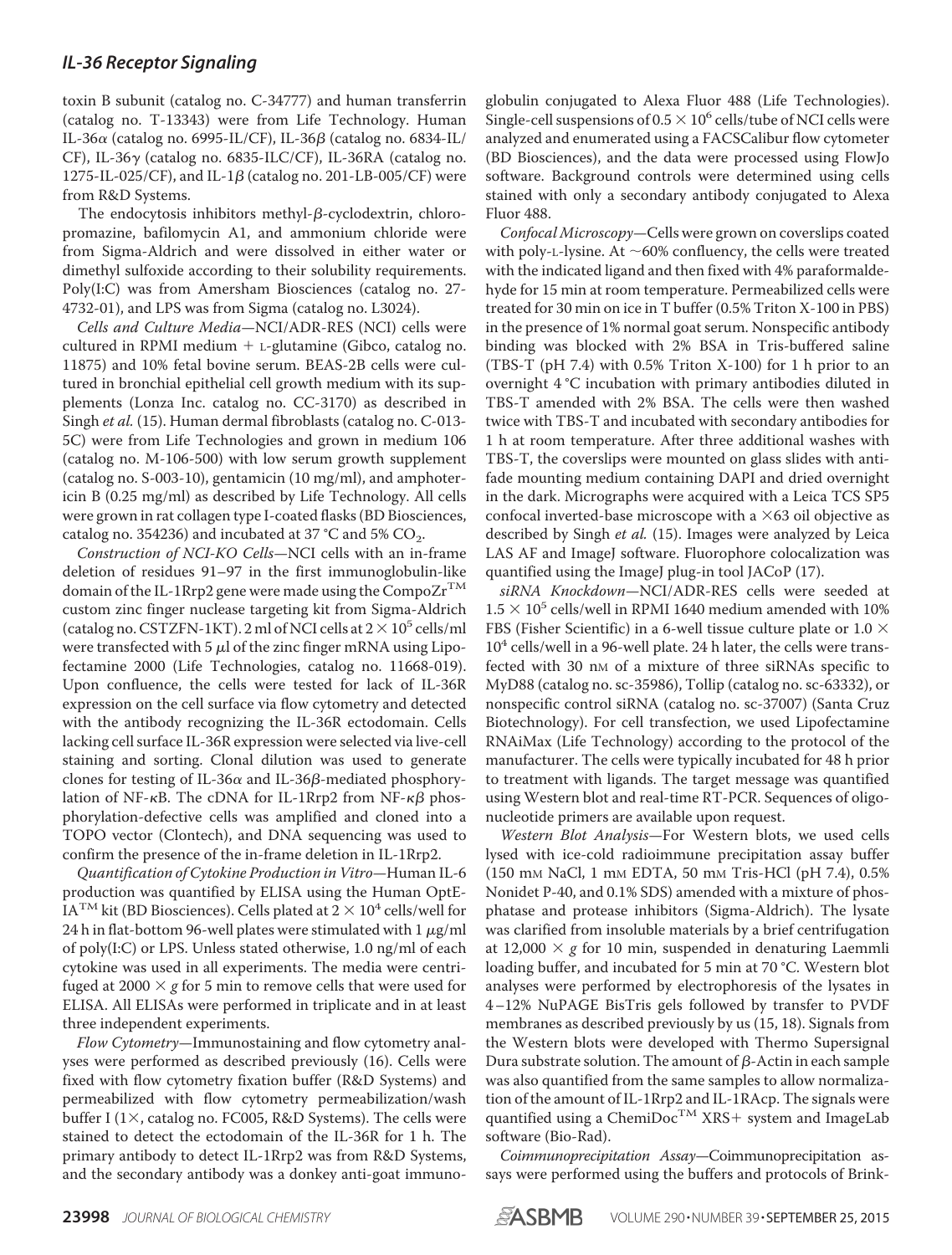

FIGURE 1. NCI cells respond to IL-36 ligands. A, IL-36 y induction of IL-6 production in NCI cells was inhibited by IL-36RA. IL-36RA was added 5 min before the addition of IL-36y. The amount of IL-6 secreted into the cell culture medium was quantified using ELISA. NCI cells produce IL-6 at comparable levels in response to the three IL-36 cytokines. *KO* denotes results from the NCI-KO cell line, which has an in-frame deletion of the IL-1Rrp2 gene. *B*, IL-36RA can inhibit signaling by the IL-36R. Shown is IL-6 production in NCI cells treated with mock IL-36RA. IL-6 production in NCI-KO cells served as controls. All data represent the means ± S.E. for three independent experiments. *C*, signal transduction by the IL-36R requires MyD88. Shown is IL-6 production by NCI or NCI-KO cells knocked down for MyD88 in response to IL-36 agonists. LPS, poly(I:C), and IL-1β, which activate signal transduction by, respectively, TLR4, TLR3, and the IL-1R, served as controls for the specific effects of the IL-36 agonists in inducing IL-6 production. All data represent the mean of three independent experiments. The *p* values were calculated using Student's *t* test.

mann et al. (19). Cells were grown on 6-well plates until the cells become 50% confluent. The cells were lysed in radioimmune precipitation assay buffer and incubated with primary antibodies, followed by incubation with protein A/G magnetic beads (Thermo Scientific, catalog no. 88803). After two washes with buffer TBS amended with 0.05% Tween 20 and 0.5 M NaCl, the beads were washed with TBS. The precipitated materials were solubilized with SDS-PAGE loading buffer for 5 min at 70 °C and resolved by running on a 4–12% NuPAGE BisTris gel. Western blot analyses were performed as described above.

Cycloheximide Chase Experiment—The half-lives of IL-1Rrp2 and IL-1RAcp were determined in cells grown in 6-well plates at  $1.5 \times 10^6$  cells/ml. Cycloheximide was added immediately after the cytokine to a final concentration of 60  $\mu$ g/ml. The protein content in cell lysates was analyzed by Western blot as described above.

### **Results**

The NCI Cell Line Responds to Human IL-36—To characterize signal transduction by the human IL-36R, we examined several cell lines for their response to IL-36 agonists. The NCI/ ADR-RES cell line (hereafter called NCI cells) derived from an ovarian tumor was found to respond to all three IL-36 agonists

and produce robust levels of the proinflammatory human cytokines expected by IL-36 signaling, including IL-6 (Fig. 1A and data not shown). NCI cells treated with IL-36 $\alpha$ , IL-36 $\beta$ , and IL-36 $\gamma$  produced similar levels of IL-6 over a 24-h period. As expected, the addition of the recombinant antagonist IL-36RA did not activate IL-36R signaling to result in IL-6 production (Fig. 1B). The addition of both IL-36 $\gamma$  and IL-36RA resulted in reduced IL-6 production relative to cells treated with only IL-36γ, indicating that NCI cells also respond to IL-36RA (Fig. 1B).

To ensure that the cytokine produced by NCI cells was specific to the activation of the IL-36R, nucleotides encoding residues 91–97 in the first immunoglobulin-like domain of IL-1Rrp2 were deleted using zinc finger technology (20), resulting in the cell line NCI-KO. When treated with IL-36 agonists, NCI-KO was defective in IL-6 production (Fig. 1A). All of these results demonstrate that NCI cells can serve as a model cell line to analyze human IL-36R function.

IL-36R Signaling Requires MyD88—IL-1R signals through the adaptor protein MyD88, which recruits the kinase IRAK1 and Tollip to up-regulate signaling (6). To examine whether MyD88 functioned in IL-36R signaling in NCI cells, siRNA was

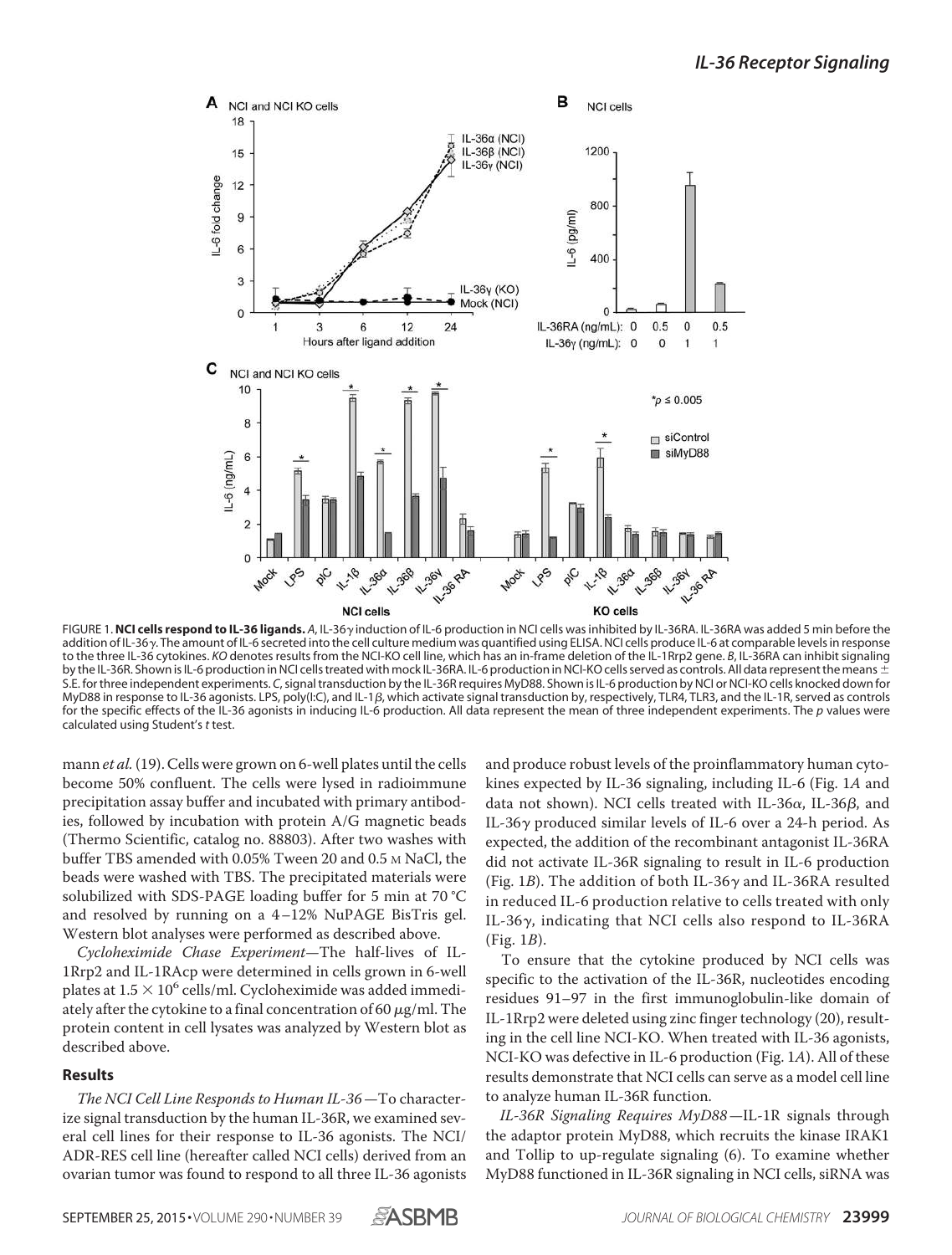

FIGURE 2. **IL-36 treatment alters the localization of the IL-36R.** *A*, flow cytometry analysis of the IL-1Rrp2 present on the cell surface and within cells. NCI cells were treated or mock-treated with IL-36 y for 30 min. Cell surface-localized IL-1Rrp2 was determined in fixed NCI cells that were not permeabilized. Intracellular IL-1Rrp2 was determined by the difference in the total signal for IL-1Rrp2 subtracted from the signal present on the cell surface. All samples were tested in triplicates, with the signal from 10,000 cells enumerated. *B* and *C*, effects of endocytosis inhibitors on IL-36R signaling. Shown is IL-6 production in NCI cells treated with IL-36γin the presence of increasing concentrations of the clathrin-independent endocytosis inhibitor MβCD or the clathrin-dependent endocytosis inhibitor chloropromazine. IL-6 production by NCI cells was used as a control. *D*, IL-1Rrp2 colocalized with clathrin after the addition of IL-36 $\gamma$ . NCI cells were fixed and stained with antibodies to detect IL-1Rrp2 (*red*), clathrin (*green*), or DNA (*blue*). Colocalization of IL-36R and clathrin is pseudocolored *yellow*. The percent colocalization is shown in the *top left corners* of the micrographs, which are representative for the analyzed conditions. A minimum of 20 cells were quantified in each sample. *E*, quantified colocalization of IL-1Rrp2 with Alexa Fluor 594-labeled human transferrin receptor or cholera toxin B (*CTxB*). The hTFN receptor trafficked into cells using clathrin-mediated endocytosis, whereas cholera toxin B traffics into cells using a clathrin-independent endocytosis marker. Percent colocalization was quantified from more than 20 independent cells from three independently prepared samples. *F*, IL-36R signaling does not require endosome acidification. IL-36 y induced IL-6 production in NCI cells in the presence of increasing concentrations of the endosomal acidification inhibitor bafilomycin A1. All data are the mean of three independent experiments where the IL-6 levels secreted by the cells into the medium were normalized for the mock-treated NCI cells.

used to knock down MyD88. The knockdown decreased the level of MyD88 to less than 50% that of cells treated with a control siRNA (data not shown). Addition of either IL-36 or IL-1 $\beta$  in cells knocked down for MyD88 resulted in significantly reduced IL-6 production compared with cells treated with control siRNAs (Fig. 1C). In NCI-KO cells, knockdown of MyD88 reduced the response to IL-1 $\beta$  as expected but did not affect signaling by IL-36 as expected. In addition, cells induced with poly(I:C), which activates Toll-like receptor 3 signaling through a MyD88-independent pathway (21), was unaffected by the knockdown of MyD88 (Fig. 1C). Therefore, MyD88 acts in both IL-1R and IL-36R signaling.

Human IL-36R Traffics between the Cell Surface and Endosomes upon Agonist Addition-IL-1R expressed on the cell surface endocytoses in response to IL-1 $\beta$  (10). Using flow cytometry, we examined the cellular localization of IL-36R and whether its localization changes in response to agonist using flow cytometry. A polyclonal antibody that recognizes the IL-1Rrp2 ectodomain revealed an abundance of signal on the cell surface of unpermeabilized NCI cells (Fig. 2A). The addition of IL-36 $\gamma$  reduced the abundance of cell surface IL-36 $\gamma$ . Correspondingly, the amount of intracellular IL-1Rrp2 increased along with the decreased cell surface IL-1Rrp2 (Fig. 2A).

Immunoconfocal microscopy also revealed that IL-1Rrp2 was on the cell surface and that the addition of IL-36 $\gamma$  increased the abundance of intracellular IL-1Rrp2 (data not shown). Notably, the intracellular IL-1Rrp2 appeared in punctate forms that resemble endosomes (data not shown).

Signaling and endocytosis could be coupled functionally (22). Two principal pathways are primarily responsible for endocytosis: clathrin-mediated and caveolae/raft (23). To analyze the role for endocytosis and IL-36R signaling, we first examined the effects of the addition of methyl- $\beta$ -cyclodextrin (M $\beta$ CD), which extracts cholesterol and can affect endocytosis (24). The amount of IL-6 made by NCI cells in response to IL-36 $\gamma$  was determined to assess signaling. To ensure that the production and secretion of IL-6 was not affected, the signaling by TLR4, which does not require endocytosis, was also determined. The addition of M $\beta$ CD did not inhibit IL-6 production in response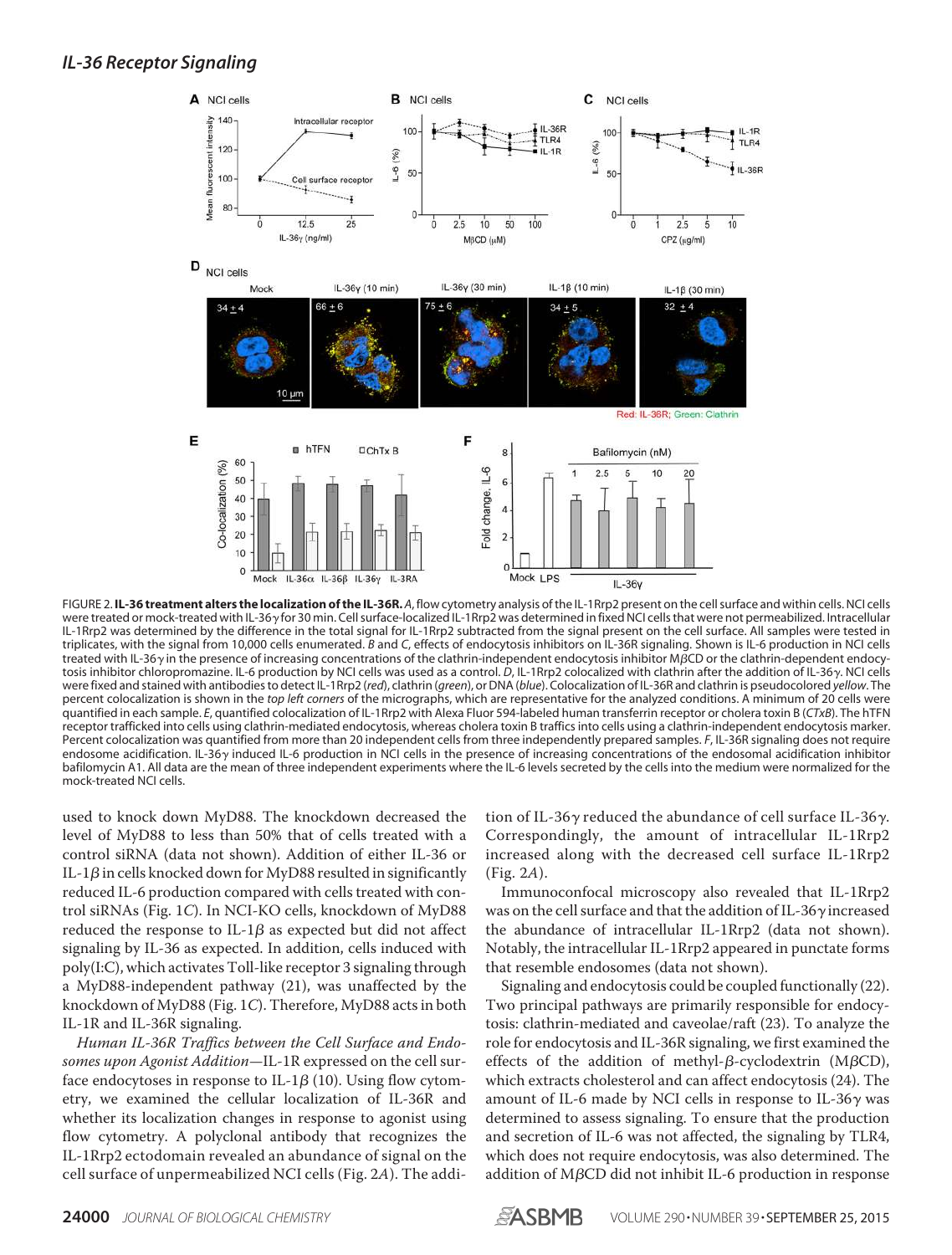to the TLR4 agonist LPS (Fig. 2*B*). M $\beta$ CD also did not affect signaling in response to IL-36 $\gamma$ , suggesting that endocytosis via the caveolae/lipid raft does not significantly contribute to IL-36R signaling. Cells treated with M $\beta$ CD did modestly reduce IL-6 production in response to IL-1β. Blanco et al. (23) have reported previously that caveolae contributed to the endocytosis for the IL-1R.

Chlorpromazine, an inhibitor of clathrin-mediated endocytosis (25, 26), inhibited IL-6 production in IL-36 $\gamma$ -treated NCI cells (Fig. 2C). Notably, the production of IL-6 from induction of IL-1R1 and TLR4 signaling was not affected by chlorpromazine, demonstrating that IL-6 production and secretion were not affected by chlorpromazine. These results suggest that IL-36R signaling is linked to endocytosis by a clathrin-mediated pathway.

To confirm that a clathrin-mediated pathway was responsible for IL-36R endocytosis, we used immunoconfocal microscopy to examine the colocalization of intracellular IL-1Rrp2 with clathrin. Within 10 min of the addition of IL-36 $\gamma$ , IL-1Rrp2 and clathrin were found to colocalize, and the colocalization increased by 30 min (Fig. 2D). As expected, IL-1Rrp2 did not colocalize with clathrin above the background level after the addition of IL-1 $\beta$ . Finally, we determined whether IL-1Rrp2 can colocalize with the transferrin receptor, which is endocytosed using clathrin cages (27, 28), and the cholera toxin B subunit, which enters cells using a caveola-mediated pathway (29). IL-1Rrp2 was detected using a fluorescently labeled antibody, and the transferrin and cholera toxin B receptors were labeled with Alexa Fluor. In the absence of IL-36, IL-1Rrp2 preferentially colocalized with the transferrin receptor (Fig. 2E). A smaller fraction of IL-1Rrp2 did colocalize with cholera toxin (Fig. 2E). In cells stimulated with IL-36, colocalization of IL-36R with the transferrin receptor increased slightly. Together, these results demonstrate that clathrin-mediated endocytosis is the primary means by which IL-36R enters cells.

We examined whether signal transduction by the IL-36R requires endosome acidification. Increasing the concentration of the ATPase pump inhibitor bafilomycin A1 did not affect IL-6 production by NCI cells treated with IL-36 $\gamma$  (Fig. 2F). Similar results were observed in cells treated with the endosomal acidification inhibitors ammonium chloride and chloroquine (data not shown). These results suggest that, unlike the case with Toll-like receptor signaling (30, 31), endosome acidification is not required for signal transduction by the IL-36R.

Activated IL-36R Traffics to LAMP1+ Lysosomes-We used immunoconfocal microscopy to identify the endosomes with which IL-1Rrp2 colocalizes after treatment with IL-36. The Rab GTPases are diagnostic for the function of endosomes (15, 32). In the absence of agonists, significant proportions of IL-1Rrp2 were associated with Rab7 and Rab11 (Fig. 3, A and B), the latter of which is a marker for recycling endosomes. 1 h after the addition of the IL-36 $\gamma$ , IL-1Rrp2 colocalization with LAMP1+ lysosomes increased, whereas colocalization with Rab11 endosomes decreased (Fig. 3B). A similar change was also seen with IL-36 $\alpha$  and IL-36 $\beta$  (data not shown). This change in the marker for the endosome-associated IL-1Rrp2 was observed within 5 min after the addition of ligand.

We examined whether IL-36 agonist addition affects IL-1Rrp2 localization in two additional cell lines, the immortalized lung epithelial cell line BEAS-2B and primary human dermal fibroblasts (hDFs). The addition of IL-36 resulted in IL-6 production in both cell lines at least 5-fold over background, demonstrating that the cells are competent for IL-36R signaling. The addition of any of the three IL-36 ligands to BEAS-2B and hDFs resulted in a decrease of IL-1Rrp2 localization in Rab11 endosomes and increased colocalization with LAMP1 lysosomes (Fig. 3D). Together, these results indicate that IL-36R activation is associated with changes in endosomal localization and increased trafficking to lysosomes.

Tollip Colocalizes with and Affects IL-36R Trafficking—Tollip is required for IL-1R1 signaling and trafficking (10). To determine whether Tollip also participates in IL-36R signaling, we used siRNA to knock down Tollip expression. NCI cells treated with siRNA specific to Tollip reduced Tollip accumulation by 50% (data not shown). The cells also showed a reduction in IL-6 production in response to stimulation with IL-36 by a corresponding amount (Fig. 4A). IL-1 $\beta$  signaling was also reduced with Tollip knockdown, demonstrating that Tollip functions in signaling of both the IL-1R and IL-36R. TLR4 signaling that does not require Tollip was unaffected by Tollip knockdown (Fig. 4B).

Intracellular colocalization of Tollip and IL-1Rrp2 were examined using immunoconfocal microscopy. A basal level of Tollip and IL-1Rrp2 colocalization was observed in NCI cells, but colocalization increased  $\sim$  2-fold after the cells were treated with IL-36 $\gamma$  (Fig. 4, B and C). Treatment with IL-36RA did not increase the presence of IL-1Rrp2 and Tollip in endosomes (Fig. 4B). Colocalization of IL-Rrp2 and Tollip also did not increase in NCI-KO cells, likely because of the lack of agonist binding by IL-1Rrp2 (data not shown). These results show that, in addition to having an effect on signaling, Tollip has a role in IL-36R trafficking.

Tollip Forms a Complex with the IL-36R—The effect of Tollip on IL-36R trafficking could be indirect or through the formation of a complex. To distinguish these two possibilities, we investigated whether the IL-36R could be coimmunoprecipitated with Tollip. Cells treated with IL-36 $\gamma$  were solubilized with detergent, and the clarified extract was immunoprecipitated with an antibody to either MyD88 or Tollip. The proteins were then probed to detect IL-1Rrp2 in Western blots. IL-1Rrp2 coimmunoprecipitated with Tollip but not with MyD88 (Fig. 6D). Furthermore, cells knocked down for Tollip had reduced amounts of coprecipitated IL-1Rrp2. These results demonstrate that Tollip forms a complex with IL-1Rrp2.

To identify whether Tollip affects IL-36R colocalization with subsets of endosomes, we knocked down Tollip in NCI cells and examined IL-1Rrp2 colocalization with Rab11, which identifies recycling endosomes. Tollip knockdown did not affect IL-1Rrp2 colocalization with Rab11 in the absence of IL-36R agonist. However, cells treated with IL-36 $\gamma$  and knocked down for Tollip increased IL-1Rrp2 colocalization with Rab11 (Fig. 5A). These results suggest that Tollip plays a role in directing endosomes containing the IL-36R to recycle after agonist binding has occurred.

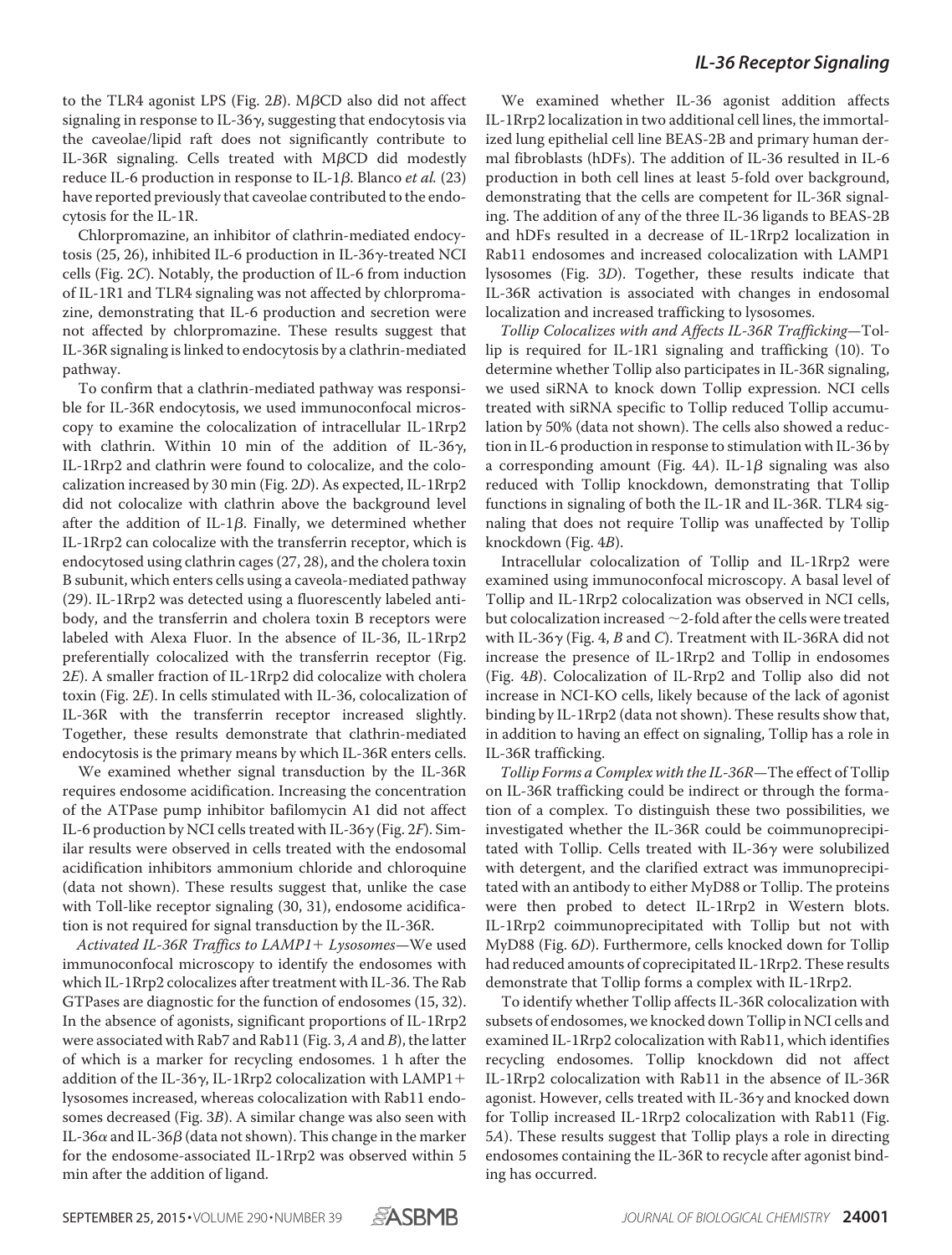## *IL-36 Receptor Signaling*



FIGURE 3. **IL-1Rrp2 localizes to different endosome subpopulations in response to IL-36 agonists.** *A*, sample micrographs of NCI cells stained to identify IL-1Rrp2 (*red*), endosome markers (*green*), and DNA (*blue*). Colocalization of IL-1Rrp2 and the endosomal marker is shown in *yellow*. *B*, quantification of the colocalization of IL-1Rrp2 with endosomal markers in NCI cells after the addition of ligands. The percent colocalization of IL-1Rrp2 with endosome subpopulations identified with specific markers was quantified from confocal microscopy and plotted. All data points were from a minimum of 20 cells analyzed for colocalization. *C*, IL-6 production by the human bronchial epithelial BEAS-2B cell line and hDF primary cells in response to IL-36 and IL-36RA. IL-6 production was determined using an ELISA assay. The levels of IL-6 produced by the cells in response to different ligands were compared with the mock-treated samples using Student's *t* test. All data shown were quantified from more than 20 individual cells from three independently prepared samples.

Does Tollip play a role in increasing IL-1Rrp2 localization in the LAMP1+ lysosome? Consistent with our previous results, cells treated with a control siRNA increased IL-1Rrp2 colocalization with LAMP1 + lysosomes (Fig. 5E). Unexpectedly, however, cells knocked down for Tollip increased IL-1Rrp2 colocalization with the LAMP1+ lysosomes even in the absence of IL-36 $\gamma$  (Fig. 5A). Furthermore, IL-1Rrp2 colocalization with LAMP1 increased only when the cells were treated with IL-36 $\gamma$ . This result was consistent at three different time points and with six preparations of NCI cells. Therefore, Tollip has two distinct roles with the IL-36 agonist-activated IL-36R and the steady-state unactivated IL-36R. Tollip facilitates the agonistactivated IL-36R to stably associate with LAMP+ lysosomes, and it prevents the unactivated IL-36R from locating to lysosomes.

Tollip Modulates the Accumulation of the IL-36R—We examined whether the knockdown of Tollip affected the accumulation of IL-1Rrp2 and IL-1RAcp in NCI cells treated with IL-36γ. Tollip knockdown decreased the levels of both IL-1Rrp2 and IL-1RAcp (Fig. 5C), suggesting that Tollip can stabilize the IL-36R even though the receptor accumulates in lysosomes in association with signaling. The same result was found in hDFs (Fig. 5C, right column). The model for the role of Tollip in IL-36R trafficking is shown in Fig. 5D.

Tollip stabilization of the IL-36R was unexpected because it has been reported by Brissoni *et al.* (10) to increase the degradation of the IL-1R. Consistent with their report, we observed that NCI cells knocked down for Tollip had increased IL-1R1 accumulation in both NCI cells and hDFs (Fig. 5E).

The differential effects of Tollip on IL-1R1 and IL-1Rrp2 accumulation could be due to treatment of the cells with IL-36 $\gamma$ and not IL-1 $\beta$ . To examine whether this is the case, NCI cells knocked down for Tollip were treated with IL-1 $\beta$ . The addition of IL-1 $\beta$  increased IL-1R1 accumulation in both NCI cells and hDFs (Fig. 5E). Therefore, although Tollip is required for signaling by both the IL-36R and IL-1R1 (Fig. 4A), it increases the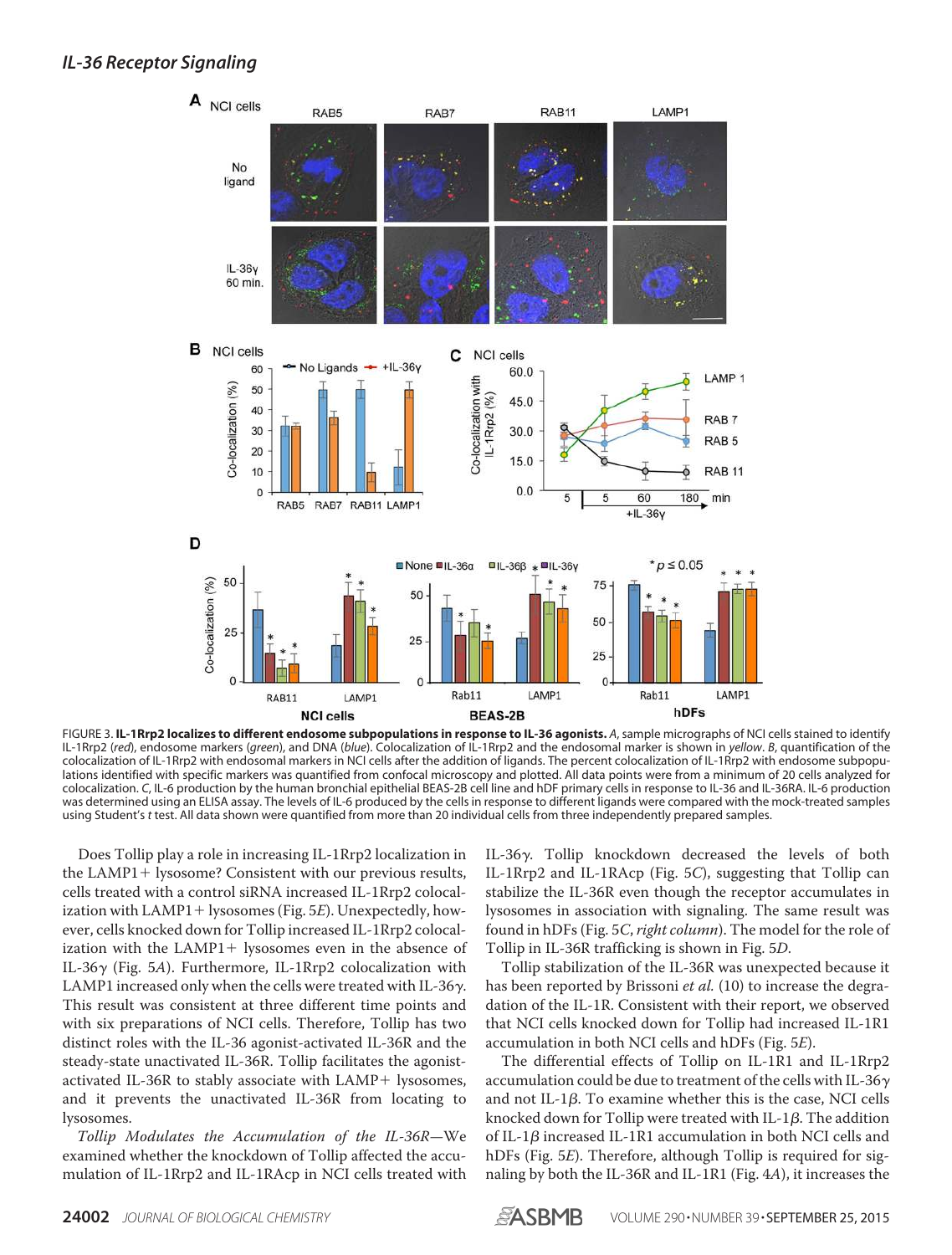

FIGURE 4. **Tollip participates in IL-36R signaling and endocytosis.** *A*, the effect of Tollip knockdown on IL-6 production by the IL-36R and the IL-1R in NCI and NCI-KO cells. siRNA knockdown used control siRNAs (*C*) or siRNAs specific to Tollip (*T*). IL-6 produced in response to LPS served as a control for the responsiveness of the cells. \*,  $p < 0.05$ . *B*, IL-1Rrp2 colocalizes with Tollip after IL-36 y addition. The cells were fixed and processed for immunofluorescence confocal microscopy 30 min after the addition of IL-36 y or IL-36RA. C, quantification of the colocalization of Tollip and IL-1Rrp2 in NCI cells after addition of IL-36 y and IL-36RA at different time points. The data were derived from immunoconfocal microscopy of cells stained with antibodies to detect IL-1Rrp2 or Tollip. Student's *t* test was used to calculate the degree of colocalization in cells treated with different ligands. \*,  $p < 0.05$ . *D*, IL-1Rrp2 coimmunoprecipitates with Tollip. Shown are images from Western blots probed with antibodies to detect IL-1Rrp2, the loading control β-actin, and the amount of IL-1Rrp2. The cells were also treated with siRNAs to either controls or Tollip. Immunoprecipitations used a monoclonal antibody specific to Tollip.

stability of the IL-36R while decreasing the stability of the IL-1R.

The IL-36R Half-life Is Not Affected by Agonist Addition— The presence of Tollip stabilizes activated IL-36R even though IL-36R preferentially accumulates in lysosomes. To document this further, we assessed the half-life of IL-1Rrp2 in the absence and presence of IL-36 $\gamma$  in NCI cells. A complication in the analysis was that NCI cells treated with IL-36 $\gamma$  expressed higher levels of IL-1Rrp2 compared with mock-treated cells (Fig. 6A). RT-PCR analysis of IL-36 $\gamma$ -treated cells also revealed an increase in the abundance of the IL-1Rrp2 message. $5$  These results suggest that activation of the IL-36R for signal transduction also activates IL-36R gene expression. This phenomenon was not examined further in this work. However, to determine the half-life of the IL-36R upon agonist addition, we needed to inhibit subsequent rounds of protein synthesis.

NCI cells were treated or mock-treated with IL-36 $\gamma$  and cycloheximide to inhibit subsequent translation to allow quantification of the IL-1Rrp2 molecules that were induced by the agonist (Fig. 5A). In the absence of IL-36 $\gamma$ , IL-1Rrp2 had a halflife of  $\sim$ 8 h. Cells treated with IL-36 $\gamma$  also had a half-life of  $\sim$ 8 h (Fig. 5, A and B). This result was reproducible in four independent experiments. Furthermore, a similar half-life for IL-1Rrp2 was observed with hDFs treated with IL-36 $\gamma$  (Fig. 5C



and data not shown). These results suggest that trafficking of the IL-36R to the LAMP1+ lysosomes does not facilitate the degradation of IL-1Rrp2.

We examined whether the half-life of IL-1RAcp was affected by the addition of IL-36 $\gamma$  in NCI cells. Unlike IL-1Rrp2, the level of IL-1RAcP increased with cell density even in the absence of IL-36 (Fig. 6D). In the presence of cycloheximide, IL-1RAcp had a half-life of  $\sim$ 5 h in three independent experiments (Fig.  $6$ ,  $D$  and  $E$ ). Similar half-lives for the IL-1RAcp were observed in hDFs (Fig. 6F and data not shown). In conclusion, IL-36, which increased IL-36R localization into the LAMP1 lysosomes, did not significantly accelerate the degradation of IL-1RAcp.

### **Discussion**

The IL-1R family contains a number of receptors that regulate the inflammatory responses in different tissues. Although signal transduction and the functionally coupled intracellular trafficking have been characterized for the IL-1R, relatively little information is known about the IL-36R. We sought to establish the requirements for IL-36R signaling and trafficking and compare the requirements to those exhibited by the IL-1R. The activities of the IL-36R were examined primarily in an ovarian cancer cell line, but the key features we elucidated were shared with other non-cancer cell lines, including primary adult <sup>5</sup> G. Caviness *et al.*, unpublished results. The set of the state of the state of the state of the state of that IL-36R signaling is 5 G. Caviness *et al.*, unpublished results.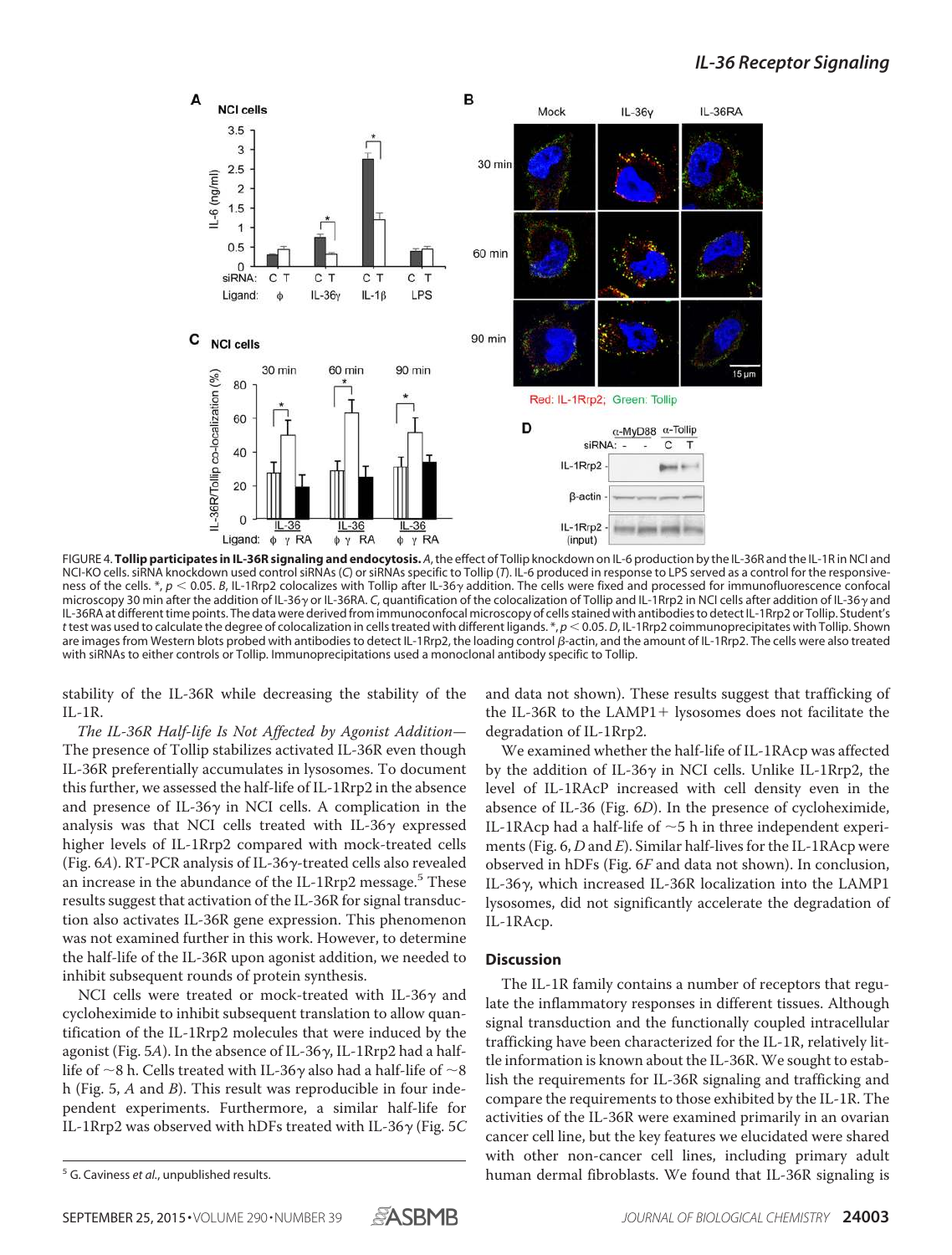## *IL-36 Receptor Signaling*



FIGURE 5. **Tollip contributes to IL-1Rrp2 localization to lysosomes after agonist addition.** *A*, the effects of Tollip in the colocalization to Rab11 endosomes. *B*, the effects of Tollip on the colocalization of IL-1Rrp2 to LAMP1 lysosomes. The results in*A*and*B* had NCI cells treated with siRNA to Tollip (*T*) or to a nonspecific control (*C*). Tollip and LAMP1 colocalization was determined by immunoconfocal microscopy. \*, *p* 0.05. All data shown were quantified from over 20 cells from three independently prepared samples. C, Western blot showing the accumulation of IL-1Rrp2, IL-1RAcp, and IL-1R1 in NCI or hDF cells 3 h after IL-36 y addition. All images are from Western blots performed with the same set of cell lysates. The abundance of  $\beta$ -actin was used as an internal control. These results for Tollip knockdown decreasing IL-1Rrp2 and IL-1RAcp accumulation were reproduced in more than three independent experiments. The decrease in the Tollip knockdown was  $\sim$  50% in these experiments. D, Western blot showing that IL-1ß-treated NCI and hDF cells also exhibit an increase in IL-1R1 accumulation. Cell lysates used for the analysis were from 3 h after the addition of IL-1*ß. E,* model for the role of Tollip in IL-36R trafficking in the absence or presence of IL-36R agonists.

linked to endocytosis, likely through a clathrin-mediated pathway. In NCI cells, a population of the IL-36R exists on the plasma membrane, and these receptors cycle into endosomes and back to the plasma membrane in the absence of agonists. Exposure to IL-36 will alter the dynamics of intracellular trafficking so that an increased proportion of the IL-36R will enter LAMP1 lysosomes (Fig. 6A). Inhibition of endosome acidification did not dramatically affect IL-36R signaling. Furthermore, MyD88 and Tollip participate in signal transduction by both the IL-1R and IL-36R.

Tollip is involved in both IL-36R and IL-1R signaling and trafficking, but it has distinct effects on the two receptors. Burns et al. (34) reported that Tollip was incorporated into the activated receptor signaling complex by binding to IRAK and IL-1RAcp, thus stabilizing the complex. Brissoni et al. (10) reported that Tollip acts as an endosomal adaptor to direct the IL-1R to the endosomal degradation complex via Tom1 (10). This likely takes place through Tollip binding to polyubiquitinated cargo proteins that then modulate Tollip binding phosphatidylinositol 3-phosphate to allow targeting to endosomes (35). With regard to the IL-1R, this retargeting results in degradation.

For the IL-36R, increased Tollip colocalization with the IL-36R in endosomes occurred after agonist addition. Immunoconfocal microscopic examination of the colocalization of IL-36R with the lysosomal marker LAMP1 and the recycling endosomal marker Rab11 revealed that, in the absence of Tollip, the IL-36R localized in higher quantities to the lysosome.

On the other hand, ligand treatment increased IL-36R localization to recycling endosomes, as observed by colocalization of IL-1Rrp2 with Rab11 in cells knocked down for Tollip. These results suggest that Tollip is involved in IL-36R trafficking and that the final destination of the IL-36R depends on the presence of the IL-36R agonist. Consistent with clathrin-mediated endocytosis, Tollip can modulate the function of endosomes through the recruitment of clathrin to the endosomes (36). Although we did not directly addressed the ubiquitination of the IL-36R, we observed frequently that IL-1Rrp2 separate in denaturing gels as a ladder of bands that are suggestive of polyubiquitination (Figs. 5C and 6).

Importantly, a decreased level of Tollip resulted in a decrease in the abundance of both subunits of the IL-36R while increasing the abundance of the IL-1R1 (Fig. 5). These results suggest that Tollip functions to prevent IL-36R turnover, whereas it increases IL-1R turnover. In the presence of normal levels of Tollip, however, IL-36 increases localization of the IL-36R into LAMP1 lysosomes (Fig. 4B), and both subunits of the IL-36R are not turned over to a greater extent (Fig. 6). These results suggest that the lysosome may not be the final destination of the IL-36R. The lysosome has been found to function in nonclassical secretion (37). In fact, the IL-1 $\beta$  cytokine can be processed and secreted from lysosomes into cells that have an activated inflammasome (38). Importantly, the accumulation of IL-36R in lysosomes is different from reports of the IL-1R, which is degraded upon trafficking to lysosomes.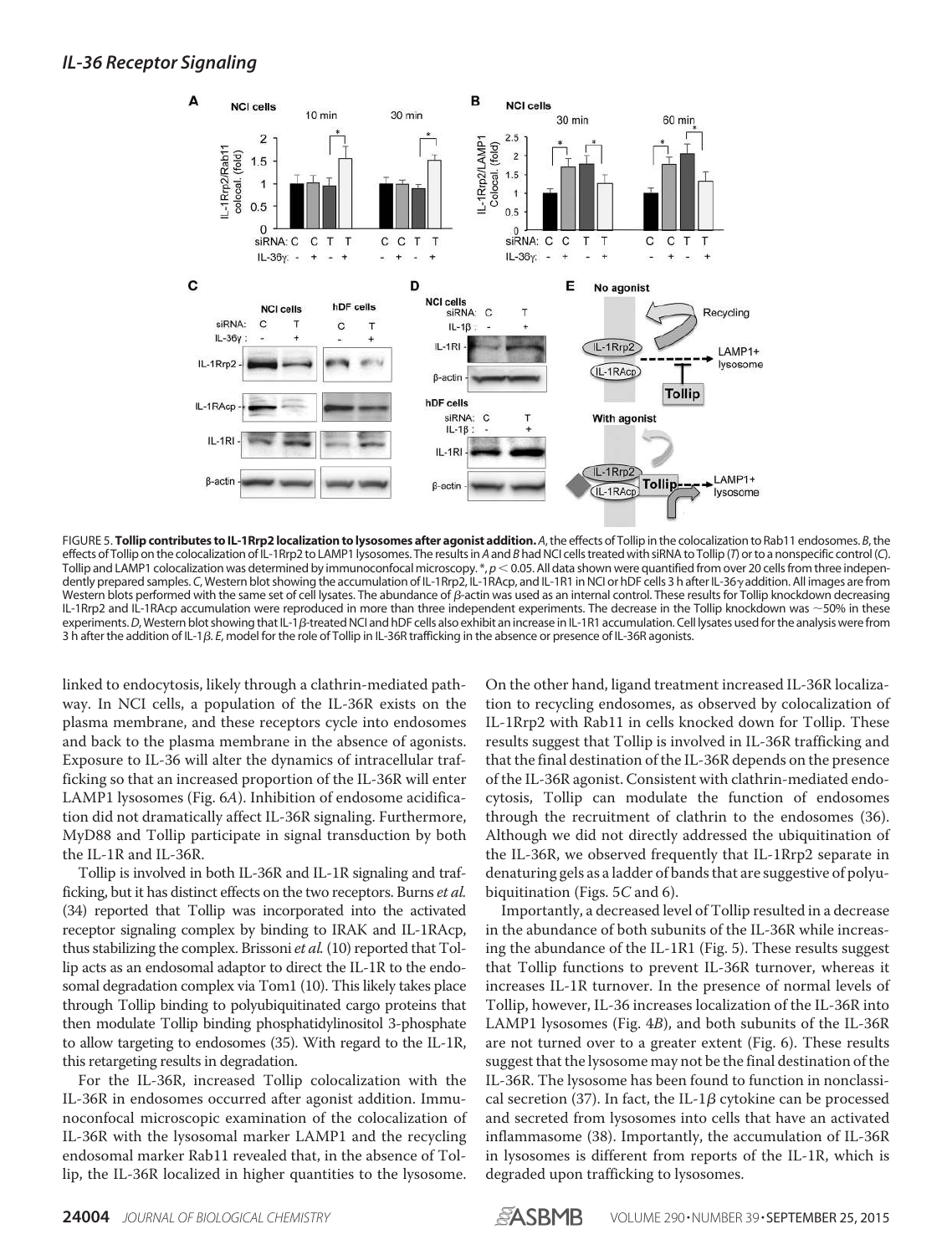

FIGURE 6. **Effects of IL-36 induction on IL-1Rrp2 and IL-1RAcp accumulation.** *A*, Western blot analysis examining the accumulation of IL-1Rrp2 in NCI cells treated with IL-36g and/or cycloheximide. The cells were collected at the indicated time after mock treatment or treatment with IL-36 $\gamma$ .  $\beta$ -actin accumulation served as a loading control in all samples. Cycloheximide (*CH*) was added to the cells to inhibit new rounds of translation to allow an estimate of the half-life of lL-1Rrp2 without additional protein synthesis. *B*, the half-life of IL-1Rrp2 after normalization to β-actin. NCI cells after mock treatment or treatment with IL-36γ or IL-1β in the presence or absence of cycloheximide over a 12-h time course. C, accumulation of IL-1RAcp increased over time and was not degraded rapidly after agonist addition. *D*, the half-life of IL-1RAcp in the presence of IL-36 y or cycloheximide in NCI cells. *E*, accumulation of IL-1Rrp2 in human dermal fibroblasts after mock treatment or treatment with IL-36y. F, accumulation of IL-1RAcp in human dermal fibroblasts after mock treatment or treatment with IL-36y. The data in *B* and *D–F* represent mean  $\pm$  S.D. of three independent samples per time point.

Members of the IL-1R family have important roles as mediators for the innate immune response and inflammation  $(1-4)$ . With the complex regulation of different agonists and receptor antagonists, myriad ways to regulate receptor signaling appear to have evolved. Our observation is that the fate of the IL-36R differs from that of the IL-1R after trafficking to lysosomes. In NCI cells, IL-1R signal transduction was not affected as significantly by endocytosis inhibitors (Fig. 2, B and C). In fact, the activated IL-36R colocalizes with clathrin and with other receptors that use clathrin-mediated endocytosis. The IL-1R has been reported to endocytose in astroglial cells using caveolae (23). Tollip helps to target the ligand-bound IL-1R for degradation, whereas it stabilized the agonist-activated IL-36R. It is likely that cellular kinases could contribute to the different roles for Tollip because previous studies have revealed that kinases can exert opposite effects on two endocytic pathways to modulate different receptor signaling (39). The differences in the trafficking and accumulation of the IL-1R and IL-36R could contribute to the level or timing of signaling by the receptors.

Author Contributions—C. C. K. and L. M. B. conceived and coordinated the study, analyzed all results, and wrote the paper. S. S. S. acquired the results in Figs, 2,  $A - C$ , and  $4 - 6$ . D. S. acquired and analyzed the results in Figs. 1, 2,  $D-F$ , and 3 and contributed to the writing of the paper. E. L. R., G. C., S. E. B., and C. G. identified cells for analysis and characterized the effects of agonists on signaling. R. G., D. W., S. E. B., and J. R. W. identified and provided critical reagents for the analyses.

Acknowledgments—We thank Archita Agrawal for discussions and Laura Kao for editing the manuscript.

#### **References**

- 1. Garlanda, C., Dinarello, C. A., and Mantovani, A. (2013) The interleukin-1 family: back to the future. Immunity **39,** 1003–1018
- 2. Boraschi, D., and Tagliabue, A. (2013) The interleukin-1 receptor family. Semin. Immunol. **25,** 394–407
- 3. van de Veerdonk, F. L., and Netea, M. G. (2013) New insights in the immunobiology of IL-1 family members. Front. Immunol. **4,** 167
- 4. Dinarello, C. A. (2013) Overview of the interleukin-1 family of ligands and receptors. Semin. Immunol. **25,** 389–393
- 5. Towne, J. E., and Sims, J. E. (2012) IL-36 in psoriasis. Curr. Opin. Pharmacol. **12,** 486–490
- 6. Dunne, A., and O'Neill, L. A. (2003) The interleukin-1 receptor/Toll-like receptor superfamily: signal transduction during inflammation and host defense. Science STKE **2003,** re3
- 7. Subramaniam, S., Stansberg, C., and Cunningham, C. (2004) The interleukin 1 receptor family. Dev. Comp. Immunol. **28,** 415–428
- 8. Medzhitov, R., Preston-Hurlburt, P., Kopp, E., Stadlen, A., Chen, C., Ghosh, S., and Janeway, C. A., Jr. (1998) MyD88 is an adaptor protein in the hToll/IL-1 receptor family signaling pathways. Mol. Cell **2,** 253–258
- 9. Tiwari, R. L., Singh, V., Singh, A., and Barthwal, M. K. (2011) IL-1Rassociated kinase-1 mediates protein kinase  $C\delta$ -induced IL-1 $\beta$  production in monocytes. J. Immunol. **187,** 2632–2645
- 10. Brissoni, B., Agostini, L., Kropf, M., Martinon, F., Swoboda, V., Lippens, S., Everett, H., Aebi, N., Janssens, S., Meylan, E., Felberbaum-Corti, M., Hirling, H., Gruenberg, J., Tschopp, J., and Burns, K. (2006) Intracellular trafficking of interleukin-1 receptor I requires Tollip. Curr. Biol. **16,** 2265–2270
- 11. Bourke, E., Cassetti, A., Villa, A., Fadlon, E., Colotta, F., and Mantovani, A.